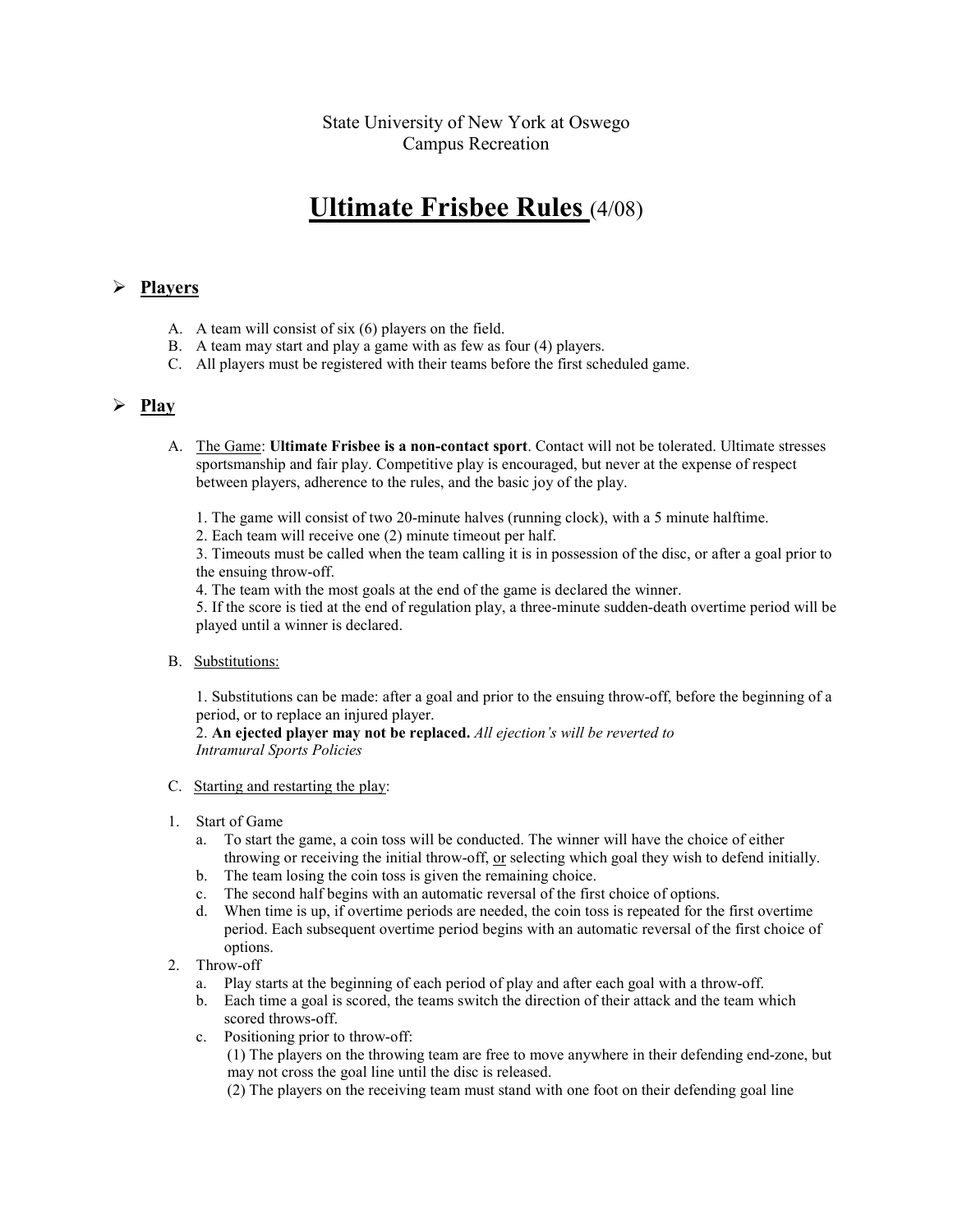without changing position relative to one another.

- d. The throw-off may be made only after the thrower and a player on the receiving team raise a hand signifying that team's readiness to play.
- e. The throw-off consists of one player on the throwing team throwing the disc toward the opposite goal line to begin play.
- f. As soon as the disc is released, all players may move in any direction.
- g. No player on the throwing team may touch the throw-off in the air before a member of the receiving team touches it.
- h. If a member of the receiving team catches the throw-off on the playing field proper, that player must put the disc into play from that spot.
- i. If the receiving team allows the disc to fall untouched to the ground, and the disc initially lands in bounds, the receiving team gains possession of the disc where it stops.
- j. If the throw-off lands out-of-bounds the receiving team makes a choice of:
	- (1) Putting the disc into play at the point where it crossed the line, or (2) Requesting a re-throw.

#### D. Change of possession:

- 1. Occurs when a pass in not completed (i.e. dropped, hits the ground, falls out of bounds, blocked, intercepted).
- E. Dead Disc (stoppage in play)
	- 1. When play stops the player who was in possession retains possession.
	- 2. All players must come to a stop as quickly as possible when play is halted, and remain in their respective locations until play is restarted.
	- 3. The marker restarts play by tapping the disc in play.

## Scoring

- A. Scoring occurs when a player receives a throw and the first point of contact is beyond the goal-line.
- B. Momentum cannot carry a player into the end-zone, play reverts to initial landing point

### Out-of-bounds

The perimeter lines themselves are out-of-bounds/fields dimensions will be modified.

- A. A disc is out-of-bounds when it first contacts an out-of-bounds area or contacts anything which is outof-bounds.
- C. For a receiver to be considered in-bounds after gaining possession of the disc, the first point of contact with the ground must be completely in-bounds. If any portion of the first point of contact is out-ofbounds, the player is considered to be out-of-bounds.
- D. Should the momentum of a player carry him/her out-of-bounds after making a catch and landing inbounds, the player is considered in-bounds. The player carries the disc to the point where he/she went out-of-bounds and puts the disc into play at that point.
- E. To restart play after the disc has gone out-of-bounds, a member of the team gaining possession of the disc must carry the disc to the point on the playing field where the disc went out-of-bounds, and put the disc into play at that point.
- F. The thrower may pivot in and out-of-bounds, providing that some part of the pivot foot contacts the playing field.
- G. If there's a change in possession in the end-zone, player has a choice of either resuming play at the goal-line or with an immediate throw from the spot off the turnover.

### $\triangleright$  The Thrower

- A. The thrower must establish a pivot foot and may not change that pivot foot until the throw is released.
- B. The thrower has the right to pivot in any direction. However, once the marker has established a legal defensive position, the thrower may not pivot into him/her.